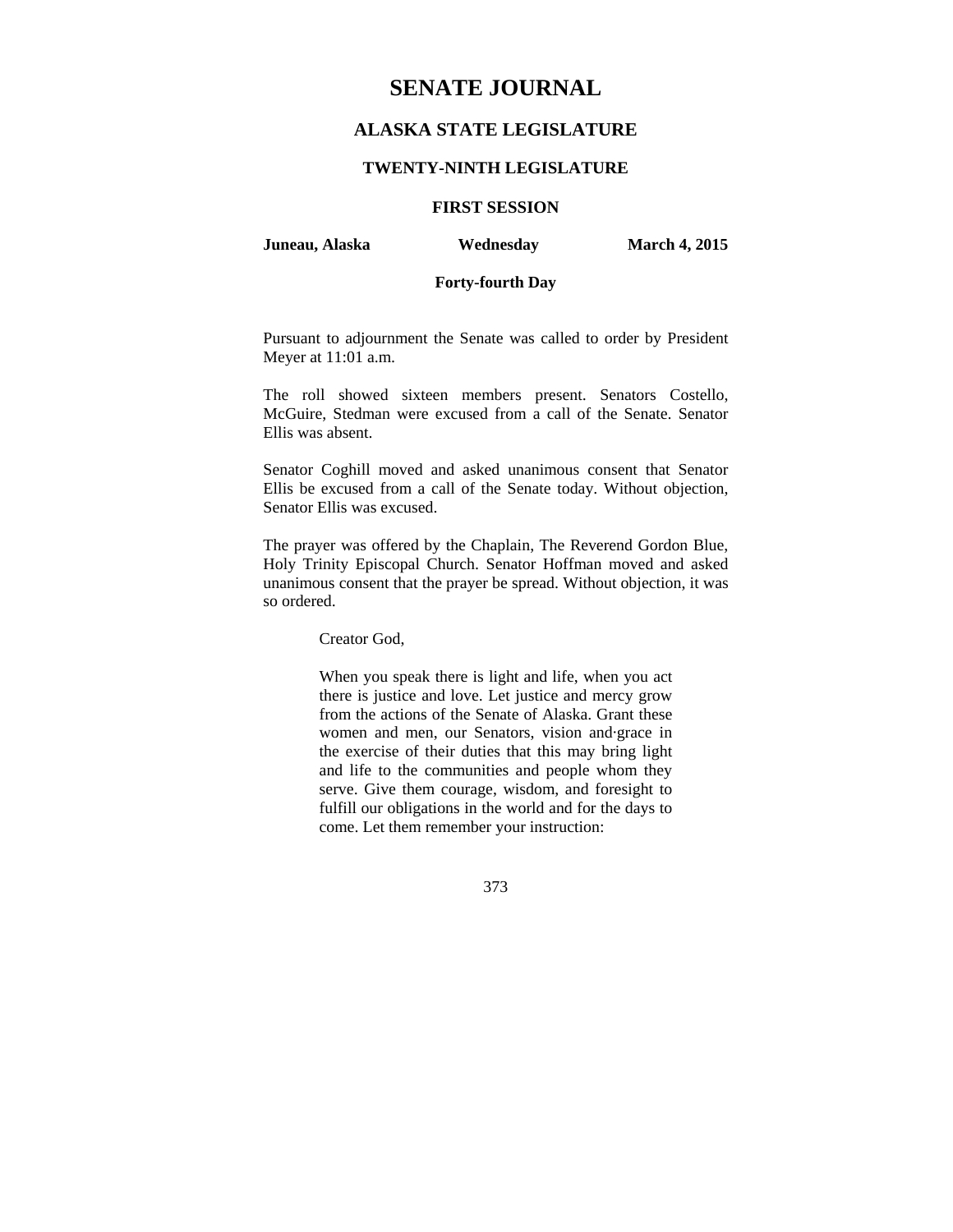*"when you give a banquet, invite the poor, the crippled, the lame, and the blind. And you will be blessed, because they cannot repay you"*  (Luke 14:13,14a)

Mercifully look upon their efforts, and guide them. Grant that they may enact such laws as shall provide for the hope of our people, increase the common good, and promote lasting health and security for all of Alaska.

O LORD of hosts: bless our Senators and grant that your love may be present in this Session so that what is said and what is done may encourage the people to honor one another. Let them lead us so we may be a people at peace among ourselves and all may give thanks for the work that is done here. Amen.

Senator Wielechowski led the Senate in the Pledge of Allegiance.

#### **Certification**

Senator Coghill moved and asked unanimous consent that the journals for the forty-second and forty-third legislative days be approved as certified by the Secretary. Without objection, it was so ordered.

#### **Messages from the House**

Message dated March 2 was read stating the House passed and transmitted for consideration:

#### **First Reading and Reference of House Bills**

#### **HB 56**

HOUSE BILL NO. 56 BY REPRESENTATIVES LYNN AND CLAMAN, Tuck, Kawasaki, Gara, Millett, Keller, Stutes, Johnson, Josephson, LeDoux, Tarr, entitled:

"An Act establishing Alaska Firefighters' Day."

was read the first time and referred to the State Affairs Committee.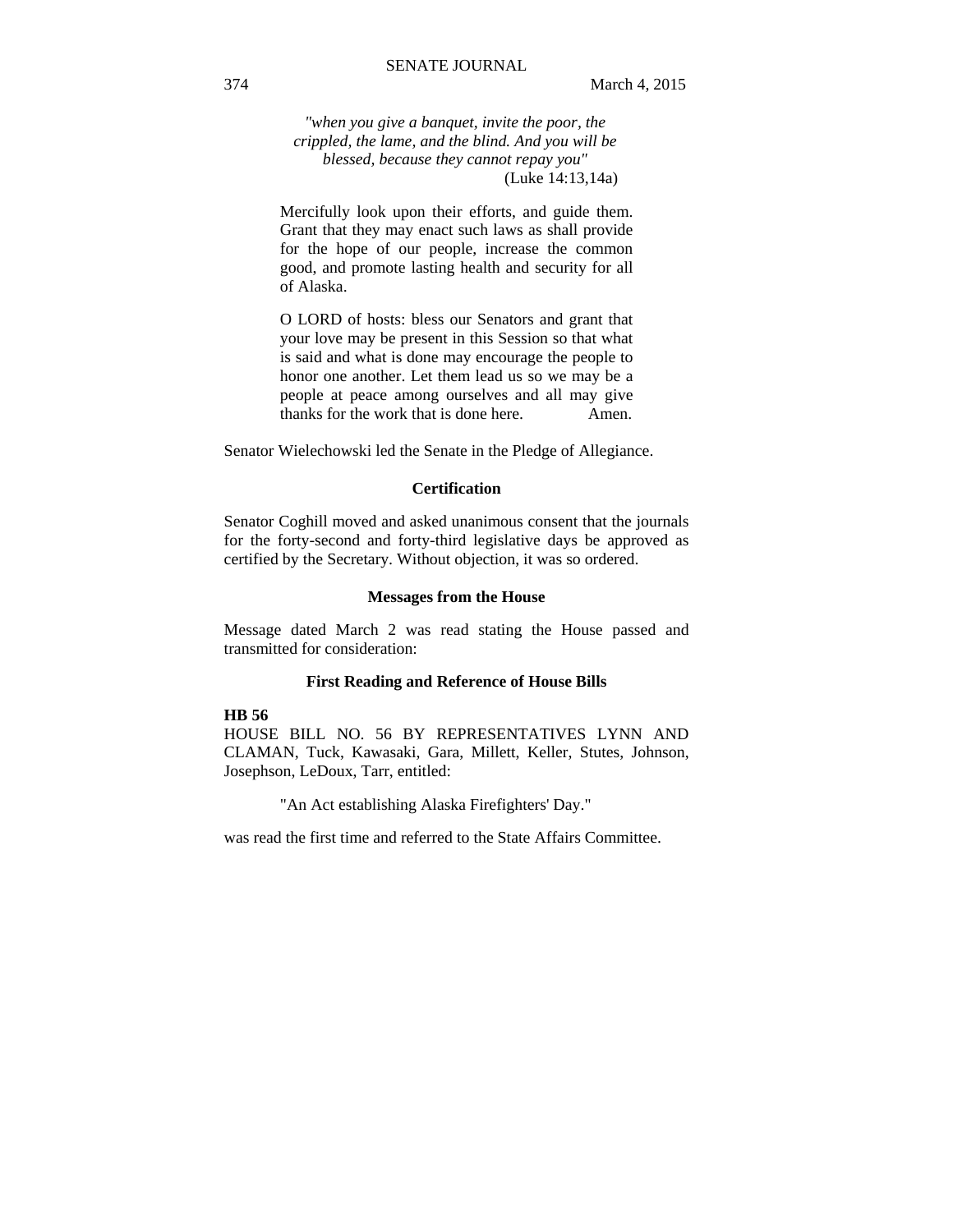March 4, 2015 375

#### **Communications**

The following reports are on file in the Office of the Secretary of the Senate:

School Capital Project Funding Under SB 237 A Report to the Legislature from Mike Hanley, Commissioner Department of Education and Early Development in accordance with AS 14.11.035

Alaska's Oil and Gas Competitiveness Report 2015 from Thomas W. Hendrix Jr., Chair Oil and Gas Competitiveness Review Board in accordance with AS  $43.98.050(6)(a)$ 

#### **Standing Committee Reports**

Report dated March 2 was read stating:

In accordance with AS 39.05.080, the Judiciary Committee reviewed the following and recommends the appointment be forwarded to a joint session for consideration:

# **Lieutenant Governor Successor**

Craig Fleener

This does not reflect an intent by any of the members to vote for or against the confirmation of the individual during any further sessions.

Signing the report: Senator McGuire, Chair; Senators Coghill, Micciche, Costello, Wielechowski.

Report dated March 2 was read stating:

In accordance with AS 39.05.080, the Resources Committee reviewed the following and recommends the appointment be forwarded to a joint session for consideration: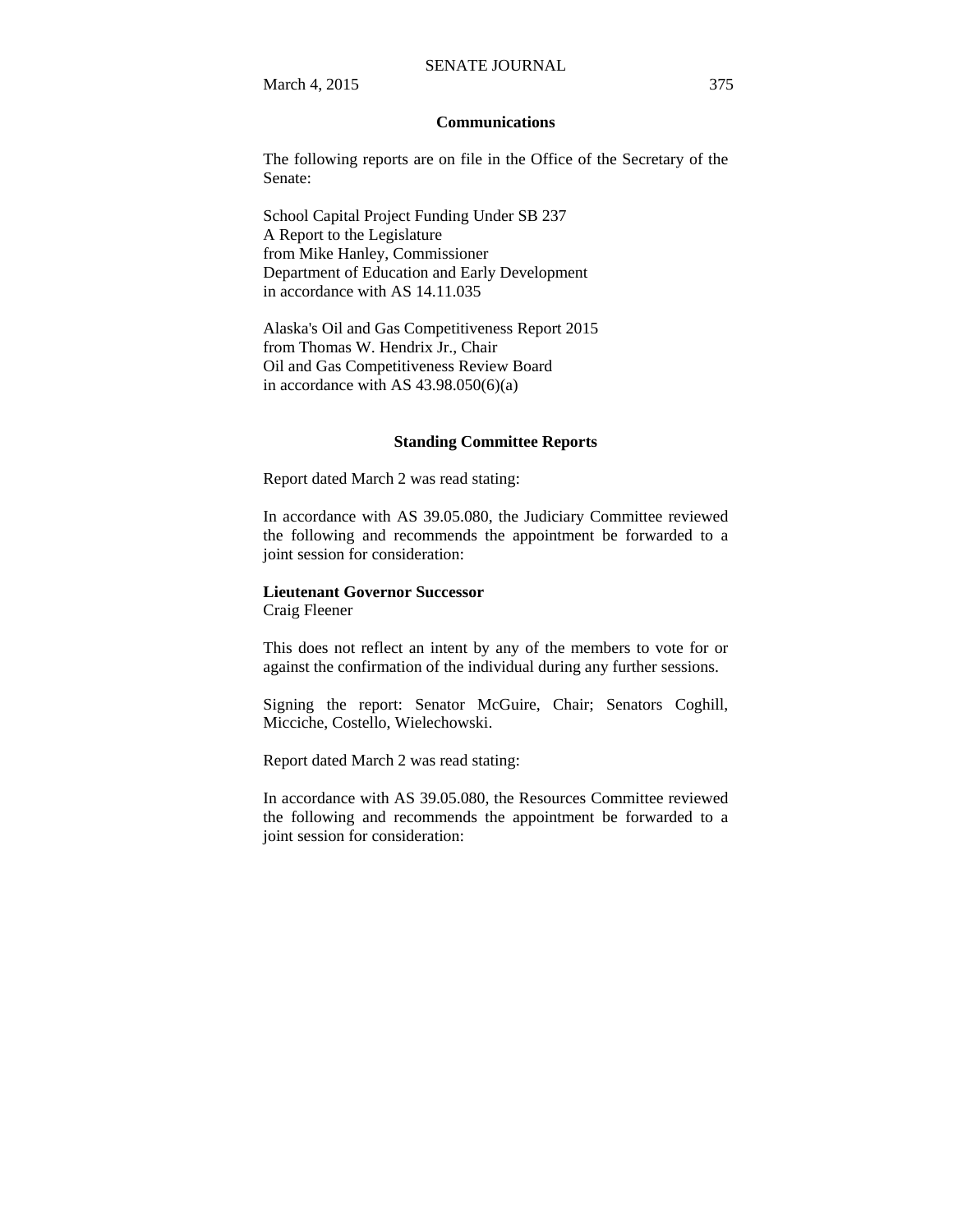### **Commissioner – Department of Fish and Game**  Sam Cotten

This does not reflect an intent by any of the members to vote for or against the confirmation of the individual during any further sessions.

Signing the report: Senator Giessel, Chair; Senators Wielechowski, Coghill, Micciche, Stoltze, Costello.

### **SB 6**

The Finance Committee considered SENATE BILL NO. 6 "An Act exempting the state from daylight saving time; and providing for an effective date" and recommended it be replaced with

> CS FOR SENATE BILL NO. 6(FIN) "An Act exempting the state from daylight saving time; petitioning the United States Department of Transportation to change the time zones of Alaska; and providing for an effective date."

Signing do pass: Senators MacKinnon, Kelly, Cochairs; Senators Micciche, Bishop, Hoffman. Signing no recommendation: Senators Dunleavy, Olson.

The following previously published fiscal information applies: Fiscal Note No. 1, zero, Department of Administration

The bill was referred to the Rules Committee.

### **SB 15**

The Labor and Commerce Committee considered SPONSOR SUBSTITUTE FOR SENATE BILL NO. 15 "An Act relating to the tax on policy year premiums for life insurance policies." Signing do pass: Senator Giessel, Vice Chair; Senators Meyer, Stevens.

The following fiscal information was published today: Fiscal Note No. 1, zero, Department of Commerce, Community and Economic Development

The bill was referred to the Finance Committee.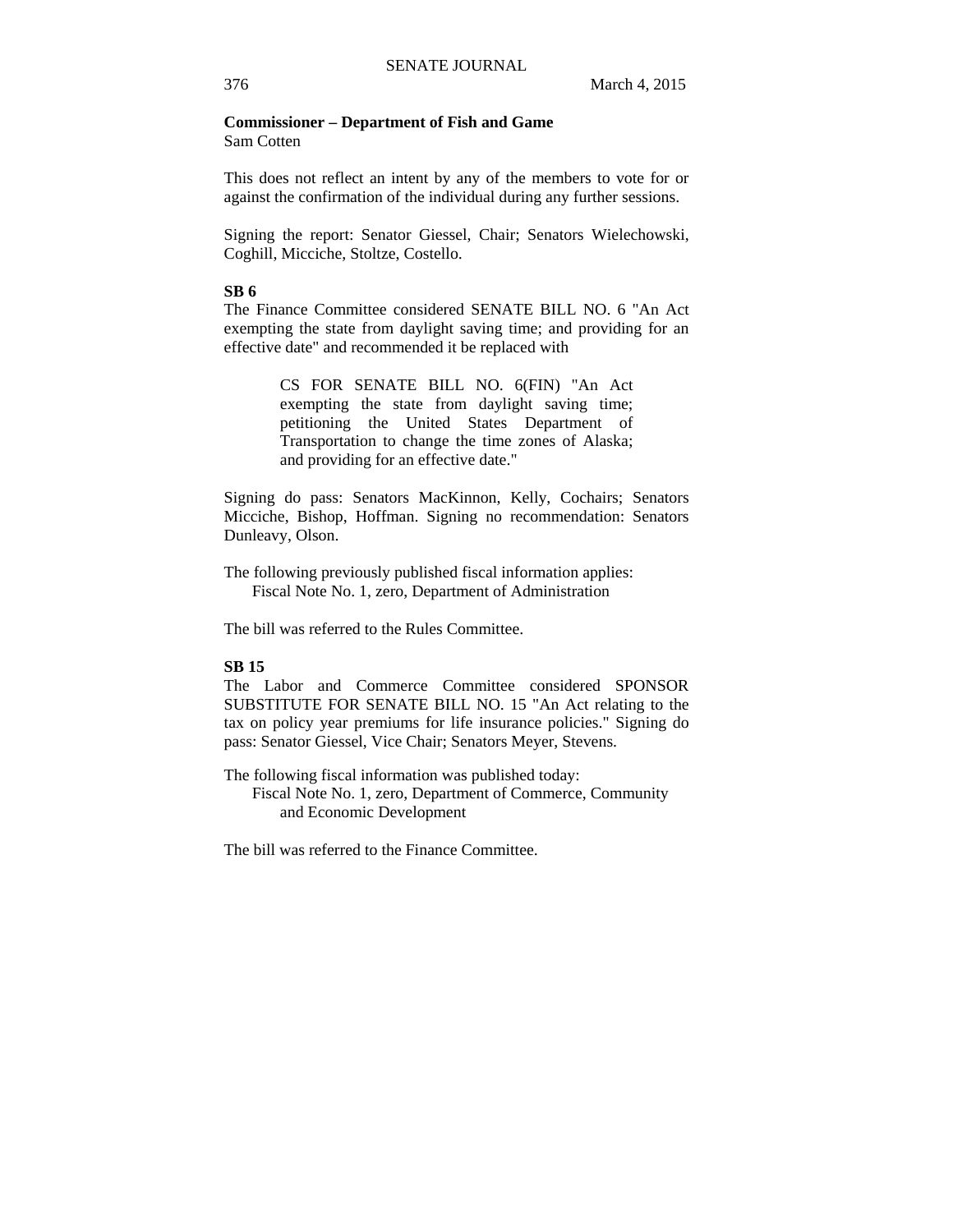March 4, 2015 377

### **SB 47**

The Labor and Commerce Committee considered SENATE BILL NO. 47 "An Act relating to exemptions for cash surrender values, accrued dividends, and loan values of life insurance and annuity contracts." Signing do pass: Senator Giessel, Vice Chair; Senators Meyer, Stevens.

The following fiscal information was published today: Fiscal Note No. 1, zero, Department of Commerce, Community and Economic Development

The bill was referred to the Judiciary Committee.

### **SB 49**

The Judiciary Committee considered SENATE BILL NO. 49 "An Act allowing appropriations to the civil legal services fund from court filing fees." Signing do pass: Senator McGuire, Chair; Senators Wielechowski, Costello, Micciche. Signing do not pass: Senator Coghill.

The following fiscal information was published today: Fiscal Note No. 1, zero, Alaska Judiciary System

The bill was referred to the Finance Committee.

### **HB 1**

The State Affairs Committee considered CS FOR HOUSE BILL NO. 1(EDA) am "An Act declaring the Arctic policy of the state" and recommended it be replaced with

> SENATE CS FOR CS FOR HOUSE BILL NO. 1(STA)

Signing no recommendation: Senator Stoltze, Chair. Signing do pass: Senators Coghill, Huggins. Signing amend: Senator Wielechowski.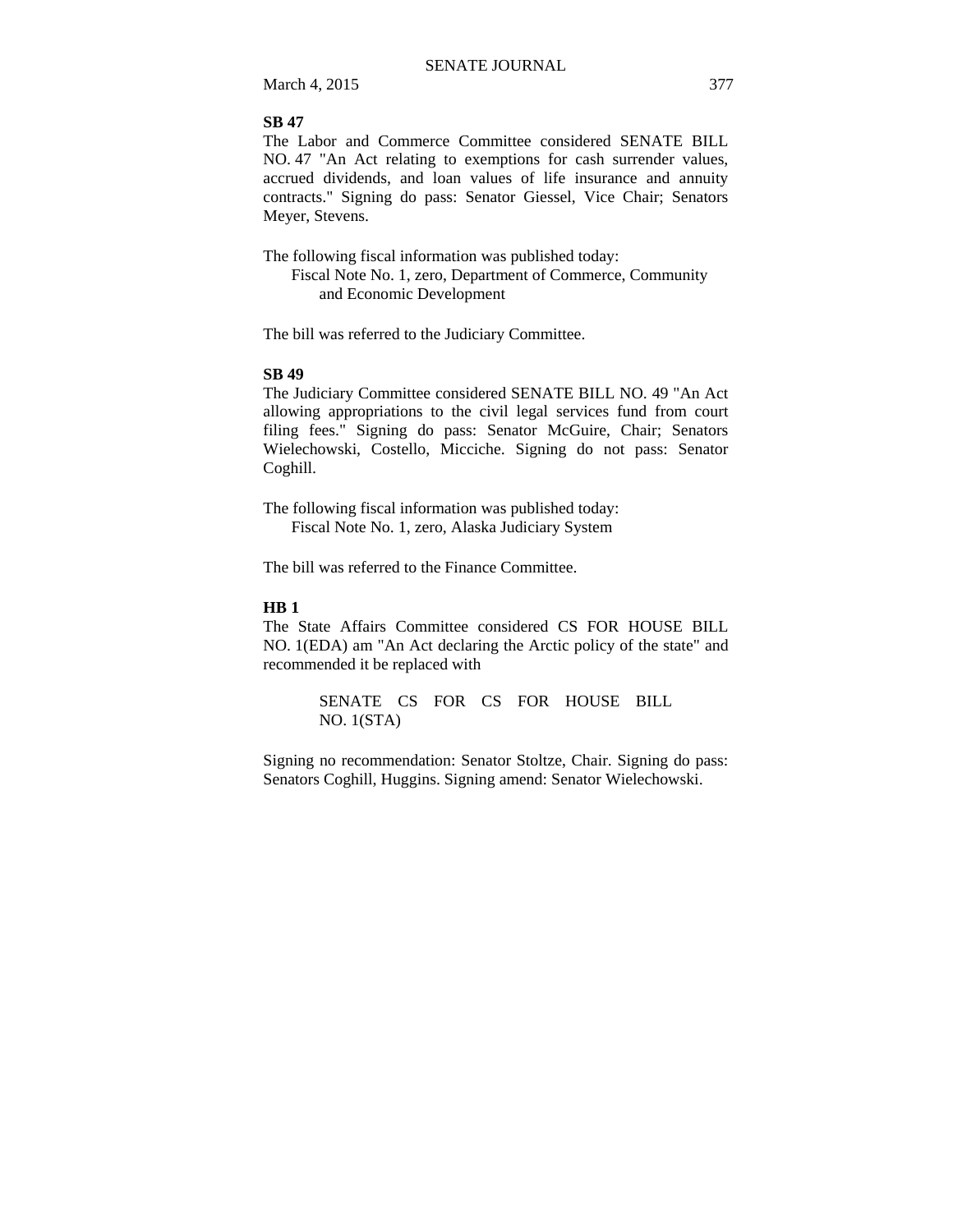The following previously published fiscal information applies:

Fiscal Note No. 1, zero, Department of Environmental Conservation Fiscal Note No. 2, zero, Department of Environmental

 Conservation Fiscal Note No. 3, zero, Department of Health and Social Services Fiscal Note No. 4, zero, Legislative Agency

The bill was referred to the Rules Committee.

### **HB 43**

The State Affairs Committee considered CS FOR HOUSE BILL NO. 43(STA) "An Act establishing Alaska Law Enforcement Officers' Day." Signing do pass: Senator Stoltze, Chair; Senators Coghill, Huggins, Wielechowski.

The following fiscal information was published today: Fiscal Note No. 3, zero, Department of Administration

The following previously published fiscal information applies: Fiscal Note No. 2, zero, Legislative Agency

The bill was referred to the Rules Committee.

### **SCR 2**

The State Affairs Committee considered SENATE CONCURRENT RESOLUTION NO. 2 Recognizing Miss Alaska as the official hostess of the State of Alaska. Signing do pass: Senator Stoltze, Chair; Senators Coghill, Huggins, Wielechowski.

The following fiscal information was published today: Fiscal Note No. 1, zero, Senate State Affairs Committee

The resolution was referred to the Rules Committee.

### **Introduction and Reference of Senate Bills**

### **SB 66**

SENATE BILL NO. 66 BY SENATOR GIESSEL, entitled:

"An Act relating to the passenger and recreational vehicle rental taxes; and providing for an effective date."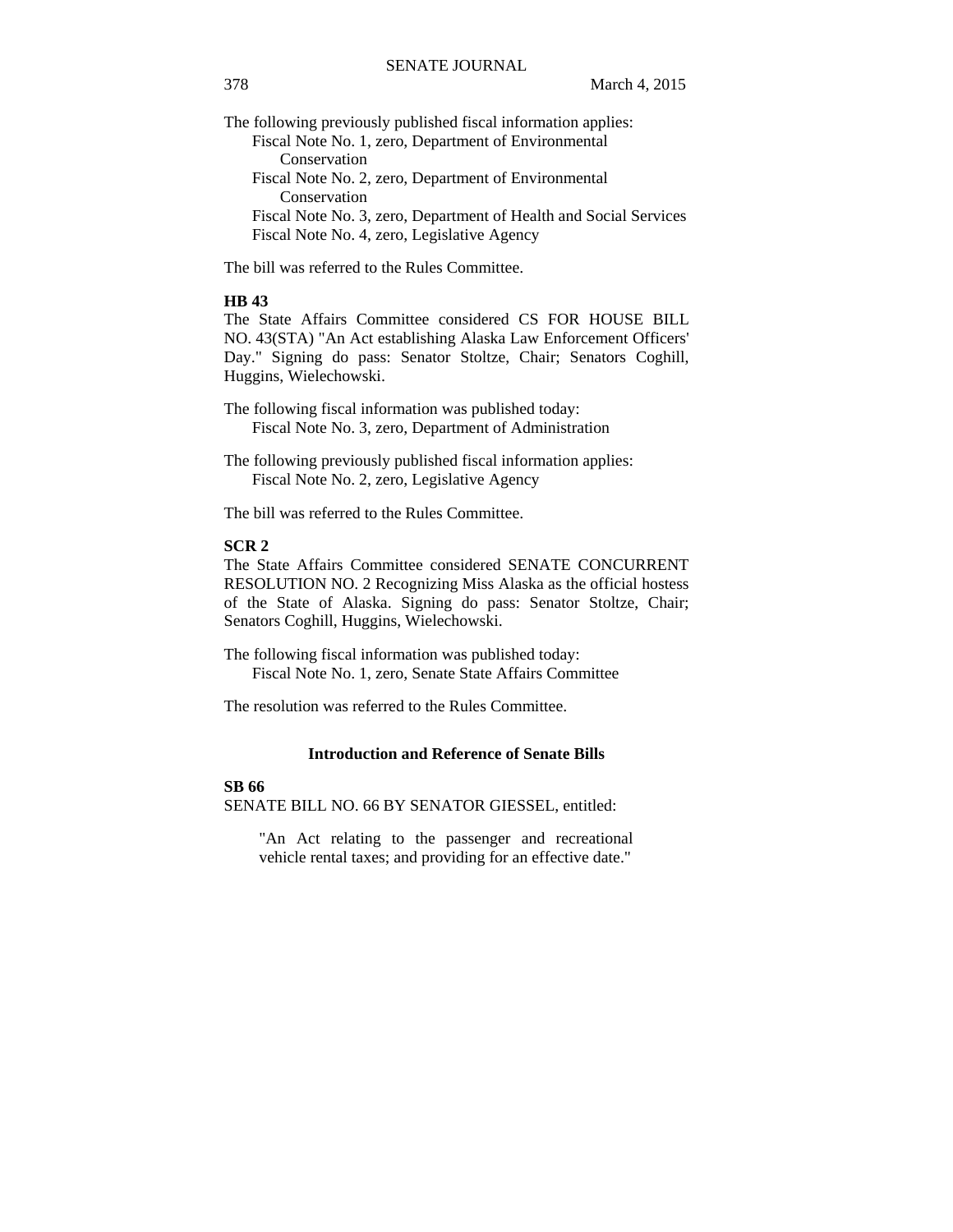March 4, 2015 379

was read the first time and referred to the Transportation and Finance **Committees** 

### **SB 67**

SENATE BILL NO. 67 BY THE SENATE RULES COMMITTEE BY REQUEST OF THE GOVERNOR, entitled:

> "An Act establishing a Roth contribution program for the public employees' deferred compensation program; and providing for an effective date."

was read the first time and referred to the State Affairs and Finance **Committees** 

The following fiscal information was published today: Fiscal Note No. 1, zero, Department of Administration

Governor's transmittal letter dated March 3:

Dear President Meyer:

Under the authority of Article III, Section 18 of the Alaska Constitution, I am transmitting a bill relating to the establishment of a Roth contribution program for the public employees' deferred compensation program.

Currently, AS 39.45.050 only allows deferred tax contributions to be made on behalf of participating employees under the public employees' deferred compensation program (program). Deferred contributions are contributions that are not taxed until the participating employee begins receiving benefits under the program. The bill would allow Roth contributions in addition to deferred tax contributions. Roth contributions are contributions made post-tax, thereby eliminating the tax liability at the time of retirement.

I urge your prompt and favorable action on this measure.

Sincerely,  $\sqrt{s}$ Bill Walker Governor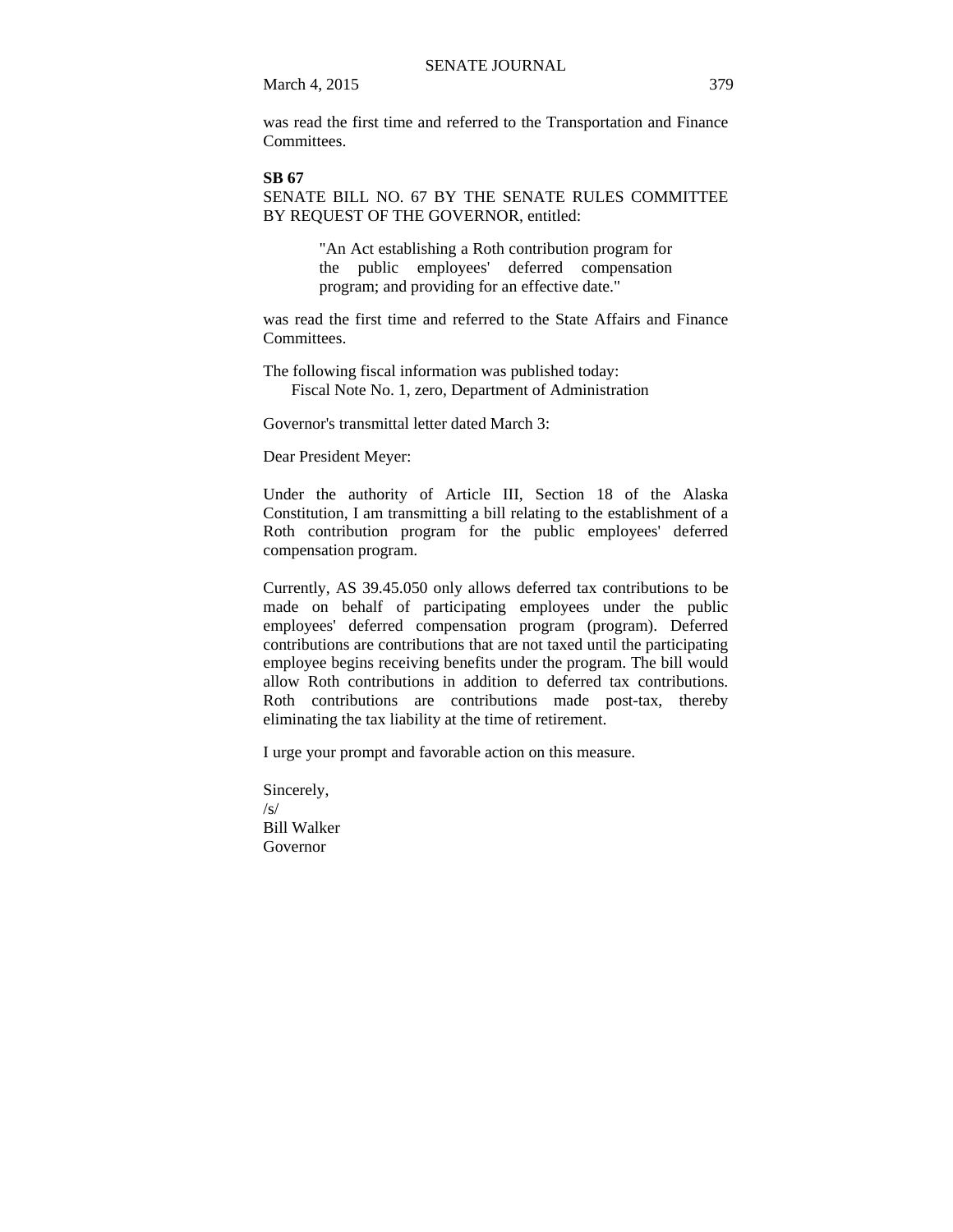#### **Consideration of the Calendar**

#### **Citations**

Honoring - Karen A. Ferguson Representative(s) Gruenberg Senator(s) Wielechowski, Meyer, Bishop, Coghill, Costello, Dunleavy, Egan, Ellis, Gardner, Giessel, Hoffman, Huggins, Kelly, MacKinnon, McGuire, Micciche, Olson, Stedman, Stevens

Honoring - Steve Lindbeck and Patty Ginsburg Representative(s) Josephson Senator(s) Gardner, Meyer, Bishop, Coghill, Costello, Dunleavy, Egan, Ellis, Hoffman, Huggins, Kelly, MacKinnon, McGuire, Micciche, Olson, Stedman, Stevens, Wielechowski

Honoring - Chugiak-Eagle River Senior Center 40th Anniversary Representative(s) Tilton, Saddler, Reinbold Senator(s) Stoltze, MacKinnon, Meyer, Bishop, Coghill, Costello, Dunleavy, Egan, Ellis, Gardner, Giessel, Hoffman, Huggins, Kelly, McGuire, Micciche, Olson, Stedman, Stevens, Wielechowski

Honoring - Grant Willis Ackerman Representative(s) Thompson Senator(s) Kelly, Meyer, Bishop, Coghill, Costello, Dunleavy, Egan, Ellis, Gardner, Giessel, Hoffman, Huggins, MacKinnon, McGuire, Micciche, Olson, Stedman, Stevens, Stoltze, Wielechowski

Honoring - Charles (CB) Bettisworth AIA Fellowship Award Representative(s) Thompson

Senator(s) Kelly, Meyer, Bishop, Coghill, Costello, Dunleavy, Egan, Ellis, Gardner, Giessel, Hoffman, Huggins, MacKinnon, McGuire, Micciche, Olson, Stedman, Stevens, Stoltze, Wielechowski

In Memoriam - George Attla, Jr. Senator(s) Bishop, Meyer, Coghill, Costello, Dunleavy, Egan, Ellis, Gardner, Giessel, Hoffman, Huggins, Kelly, MacKinnon, McGuire, Micciche, Olson, Stedman, Stevens, Stoltze, Wielechowski Representative(s) Talerico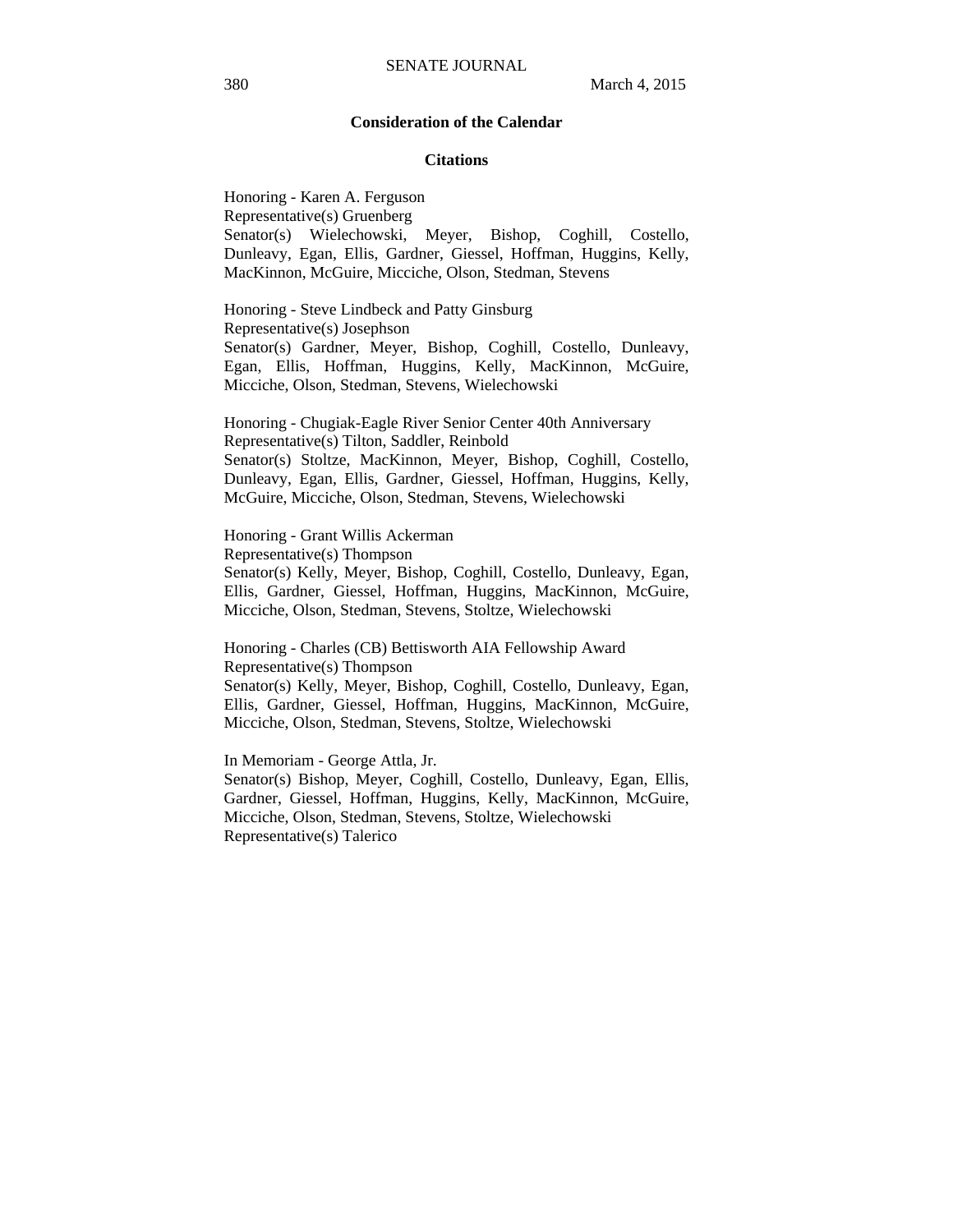March 4, 2015 381

In Memoriam - Robert Hawkins

Senator(s) Coghill, Meyer, Bishop, Costello, Dunleavy, Egan, Ellis, Gardner, Giessel, Hoffman, Huggins, Kelly, MacKinnon, McGuire, Micciche, Olson, Stedman, Stevens, Stoltze, Wielechowski

In Memoriam - Representative Bob Bettisworth Representative(s) Kawasaki Senator(s) Kelly, Meyer, Bishop, Coghill, Costello, Dunleavy, Egan, Ellis, Gardner, Giessel, Hoffman, Huggins, MacKinnon, McGuire, Micciche, Olson, Stedman, Stevens, Stoltze, Wielechowski

In Memoriam - Dr. Ruth A. M. Schmidt Representative(s) Kawasaki, Tarr Senator(s) Kelly, Meyer, Bishop, Coghill, Costello, Dunleavy, Egan, Ellis, Gardner, Giessel, Hoffman, Huggins, MacKinnon, McGuire, Micciche, Olson, Stedman, Stevens, Wielechowski

Senator Coghill moved and asked unanimous consent that the citations be adopted. Without objection, the citations were adopted and referred to the Secretary for transmittal.

Senator Coghill moved and asked unanimous consent that the following citations be made a special order of business. Without objection, it was so ordered.

### **Special Order of Business**

Honoring - AWARE Women of Distinction 2015 Senator(s) Egan, Meyer, Bishop, Coghill, Costello, Dunleavy, Ellis, Gardner, Giessel, Hoffman, Huggins, Kelly, MacKinnon, McGuire, Micciche, Olson, Stedman, Stevens, Stoltze, Wielechowski Representative(s) Kito, Munoz

Honoring - Michaela Hutchison 2015 ASAA Hall of Fame Inductee Senator(s) Micciche, Meyer, Bishop, Coghill, Costello, Dunleavy, Egan, Ellis, Gardner, Giessel, Hoffman, Huggins, Kelly, MacKinnon, McGuire, Olson, Stedman, Stevens, Stoltze, Wielechowski Representative(s) Olson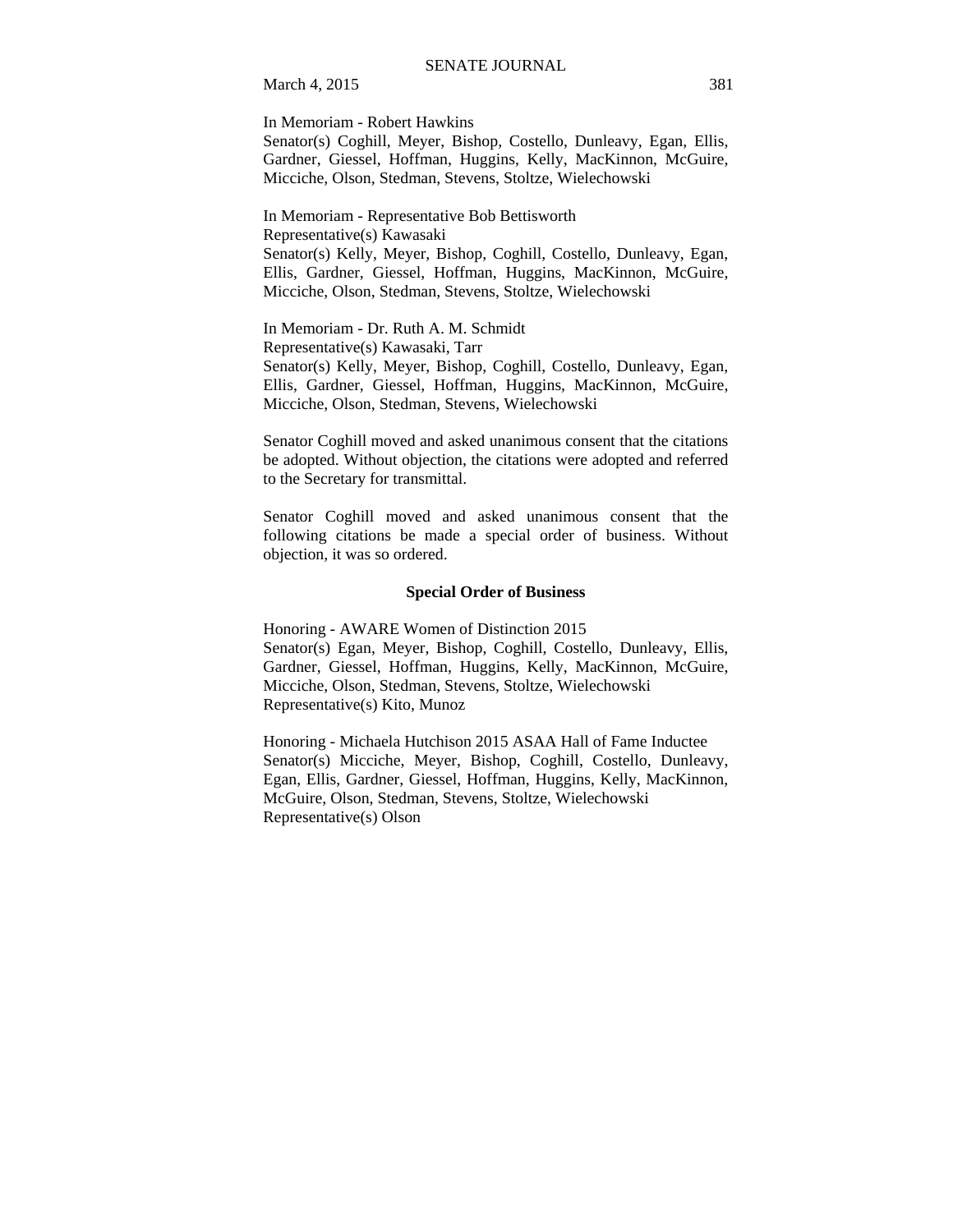Senator Coghill moved and asked unanimous consent that the citations be adopted. Without objection, the citations were adopted and referred to the Secretary for transmittal.

### **Unfinished Business**

President Meyer made the following appointments:

### **Alaska Aerospace Corporation**

 $(AS 26.27.020(d))$ Senator Stevens

### **Alaska Commission on Postsecondary Education**

(AS 14.42.015(a)(7)) Senator Stevens

### **Education Commission of the States**

(AS 14.44.060) Senator Stevens Senator Gardner, alternate

#### **Renewable Energy Fund Advisory Committee**

 $(AS 42.45.045(i)(3))$ Senator Hoffman Senator MacKinnon

### **Statewide Suicide Prevention Council**

 $(AS 44.29.300(a)(1))$ Senator MacKinnon Senator Gardner

#### **Citizens' Advisory Commission on Federal Areas**

(AS 41.37.170(e)) Warren Olson

### **Alaska Health Care Commission**

 $(AS 18.09.020(2)(B))$ Senator Coghill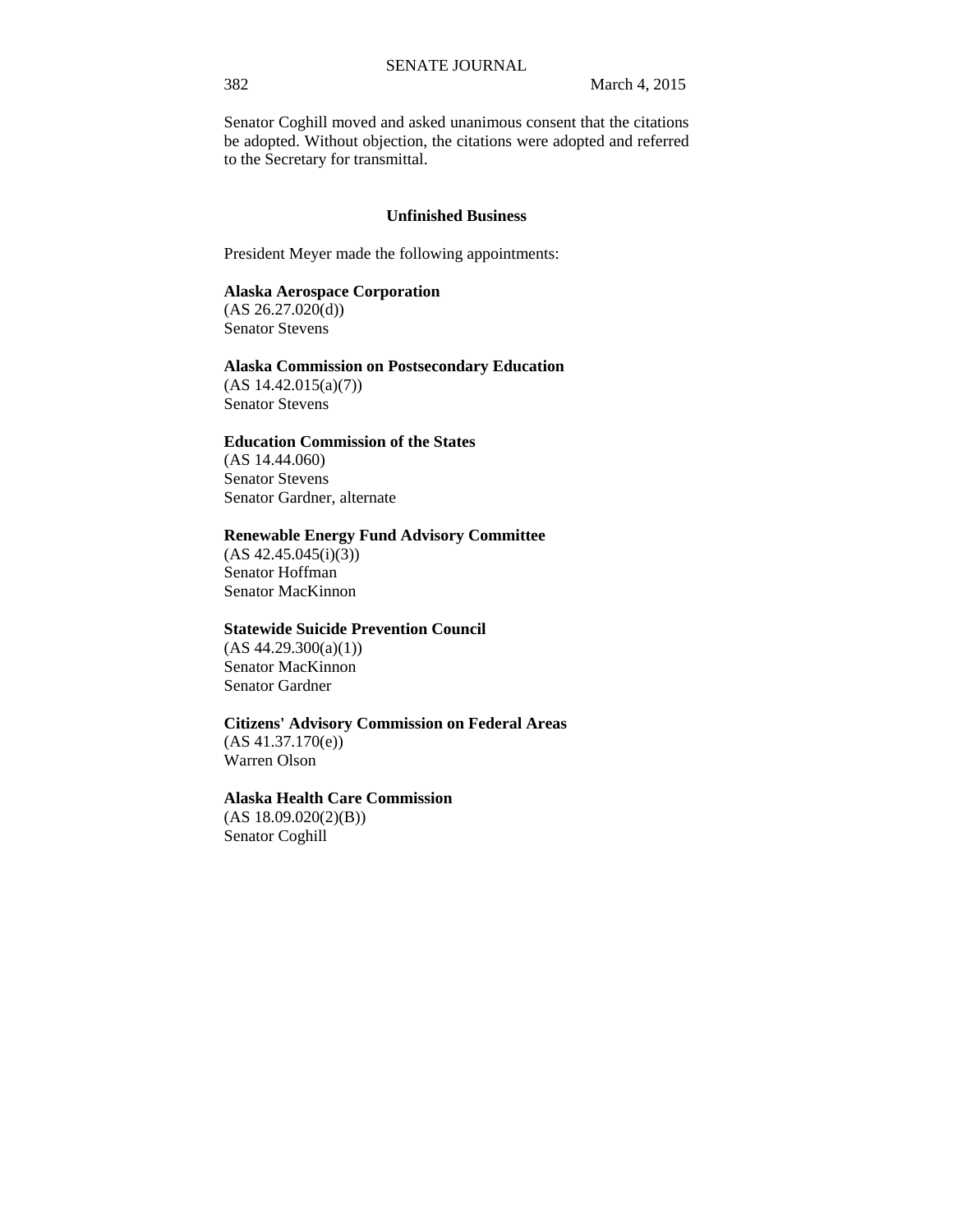March 4, 2015 383

### **Alaska Native Language Preservation and Advisory Council**  (AS 44.33.520(3)) Senator Olson

# **Alaska Seafood Marketing Institute (ASMI) Ex Officio Member, Board of Directors**  (AS 16.51.010)

Senator Stoltze Senator Stevens, alternate

# **Pacific Fisheries Legislative Task Force**

Senator Micciche

#### **Western Legislative Forestry Task Force**

(Legislative Resolve No. 1, SLA 1978) Senator Stedman

Senator Gardner moved and asked unanimous consent to amend a prior excusal (page 162) in order to be excused from a call of the Senate from noon plane time, March 5 through evening plane time, March 8. Without objection, Senator Gardner was excused.

Senators Dunleavy, Bishop moved and asked unanimous consent to be excused from a call of the Senate from afternoon plane time, March 6 through evening plane time, March 8. Without objection, Senators Dunleavy, Bishop were excused.

Senator Olson moved and asked unanimous consent to be excused from a call of the Senate from afternoon plane time, March 6 through evening plane time, March 9. Without objection, Senator Olson was excused.

Senator Coghill moved and asked unanimous consent that President Meyer be excused from a call of the Senate from afternoon plane time, March 6 through evening plane time, March 8. Without objection, Senator Meyer was excused.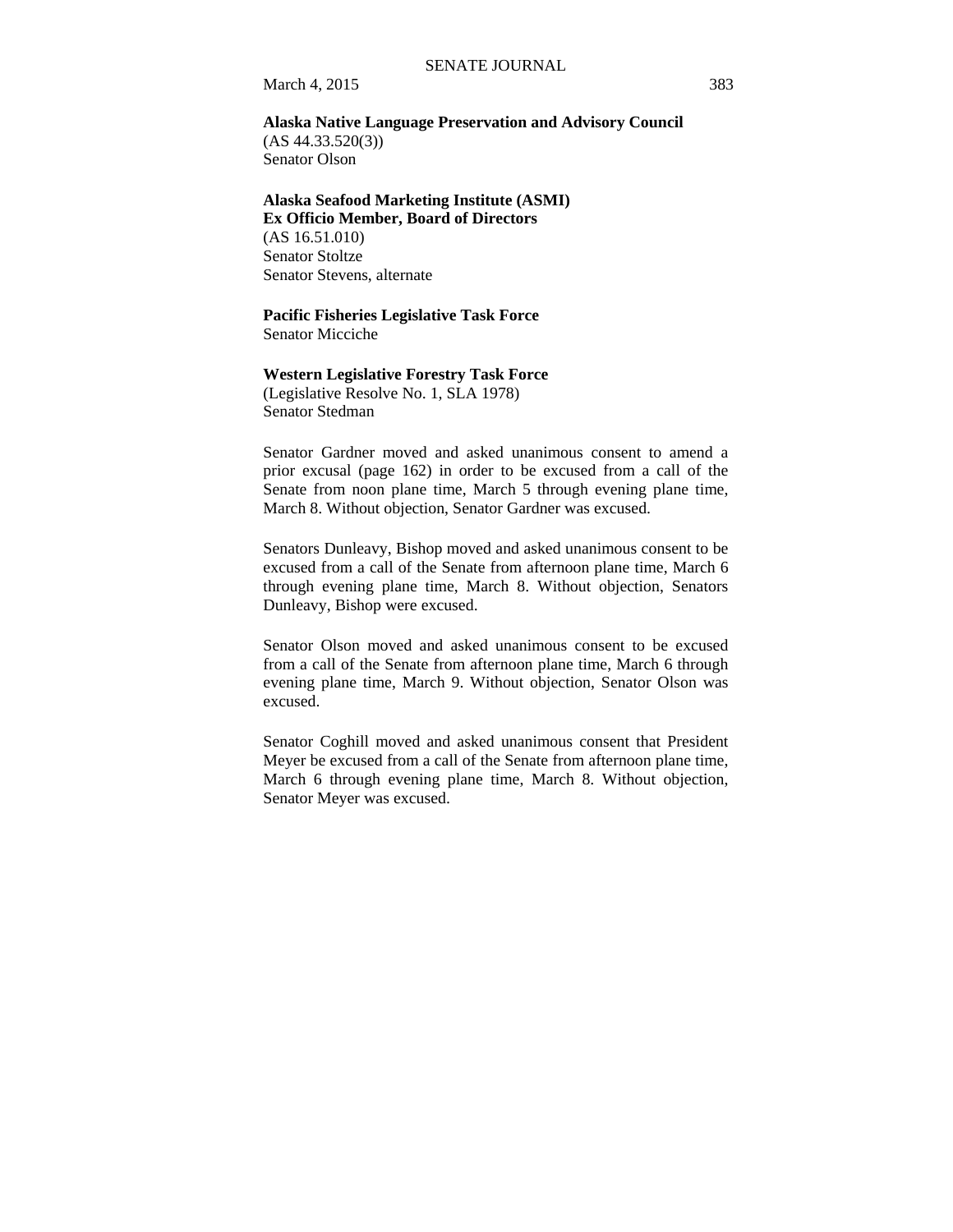### **HB 56**

Senators Stoltze, Bishop, Egan moved and asked unanimous consent to be shown as cross sponsors on HOUSE BILL NO. 56 "An Act establishing Alaska Firefighters' Day." Without objection, it was so ordered.

#### **Announcements**

Announcements are at the end of the journal.

### **Adjournment**

Senator Coghill moved and asked unanimous consent that the Senate stand in adjournment until 10:00 a.m., March 6, 2015. Without objection, the Senate adjourned at 11:36 a.m.

> Liz Clark Secretary of the Senate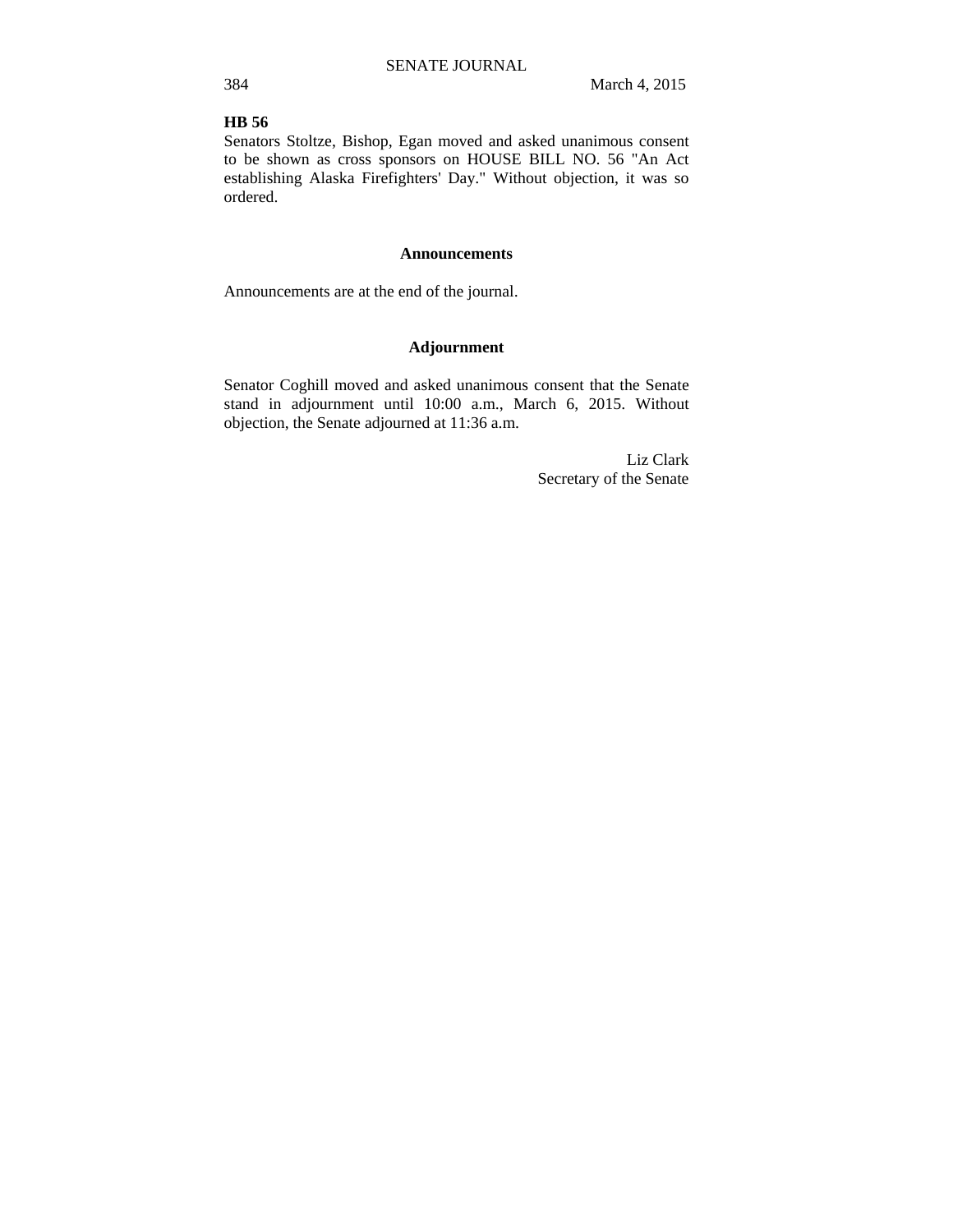### **Announcements**

Americans with Disabilities Act Notice - Persons with disabilities who require special accommodation or alternative communication formats to access committee meetings may contact the appropriate committee office or the Legislative Information Office in their community. Reasonable advance notice is needed to accommodate the request. For further information, call the ADA Coordinator at 465-3854 Voice/465-4980 TDD.

### **STANDING COMMITTEES**

+ indicates teleconference

= indicates bill previously heard/scheduled

### **COMMUNITY & REGIONAL AFFAIRS**

| <b>Mar 05</b> | <b>Thursday</b>                         | Beltz 105 (tsbldg)                             | $3:30$ PM |
|---------------|-----------------------------------------|------------------------------------------------|-----------|
|               | -- Public Testimony --                  |                                                |           |
|               |                                         | + SB 19 BOUNDARIES OF ROAD SERVICE AREAS       |           |
|               |                                         | $+=$ SB 45 PARKS & REC SERVICE AREA BOUNDARIES |           |
|               |                                         | $+=$ SB 43 IMMUNITY FOR FIRE DEPT. & MEMBERS   |           |
|               | <b>Bills Previously Heard/Scheduled</b> |                                                |           |
|               |                                         |                                                |           |

### **EDUCATION**

| <b>Mar 05</b> | <b>Thursday</b>      | <b>Butrovich 205</b> | 3:30 PM |
|---------------|----------------------|----------------------|---------|
|               | No Meeting Scheduled |                      |         |
|               |                      |                      |         |

#### **FINANCE**

| <b>Mar 04</b> | Wednesday                               | <b>Senate Finance 532</b>                     | 9:00 AM |
|---------------|-----------------------------------------|-----------------------------------------------|---------|
|               |                                         | += SB 27 APPROP: OPERATING BUDGET/LOANS/FUNDS |         |
|               | Departments:                            |                                               |         |
|               | Administration                          |                                               |         |
|               | Revenue                                 |                                               |         |
|               | Alaska Court System                     |                                               |         |
|               | <b>Bills Previously Heard/Scheduled</b> |                                               |         |

| <b>Mar 05</b> | <b>Thursday</b> | <b>Senate Finance 532</b>                          | 9:00 AM |
|---------------|-----------------|----------------------------------------------------|---------|
|               |                 | += SB 30 MARIJUANA REG;CONT. SUBST;CRIMES;DEFENSES |         |

+ Bills Previously Heard/Scheduled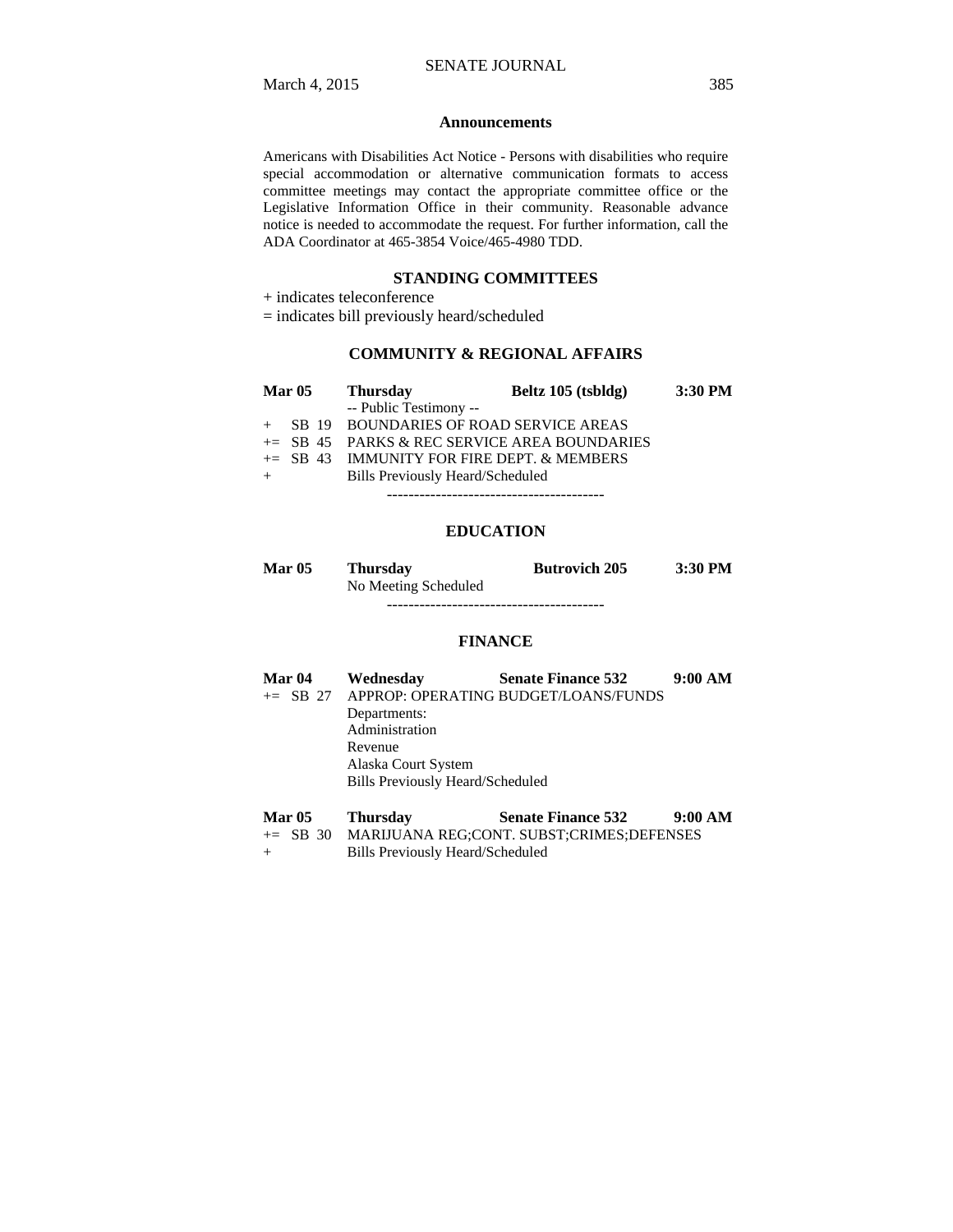# **FINANCE (continued)**

| <b>Mar 06</b> | Friday                           | <b>Senate Finance 532</b>                          | 9:00 AM |
|---------------|----------------------------------|----------------------------------------------------|---------|
|               |                                  | += SB 30 MARIJUANA REG:CONT. SUBST:CRIMES:DEFENSES |         |
| $+$           | Bills Previously Heard/Scheduled |                                                    |         |
|               |                                  |                                                    |         |
|               |                                  |                                                    |         |

# **HEALTH & SOCIAL SERVICES**

| <b>Mar 04</b> | Wednesday<br>No Meeting Scheduled | <b>Butrovich 205</b> | 1:30 PM   |
|---------------|-----------------------------------|----------------------|-----------|
| <b>Mar 06</b> | Friday<br>No Meeting Scheduled    | <b>Butrovich 205</b> | $1:30$ PM |

----------------------------------------

### **JUDICIARY**

| Mar 04        | Wednesday                                                                                | Beltz 105 (tsbldg)   | 1:30 PM |
|---------------|------------------------------------------------------------------------------------------|----------------------|---------|
|               | -- MEETING CANCELED --                                                                   |                      |         |
|               | -- Testimony <invited and="" public="">--</invited>                                      |                      |         |
| $+$           | <b>Bills Previously Heard/Scheduled</b>                                                  |                      |         |
| <b>Mar 06</b> | Friday                                                                                   | Beltz 105 (tsbldg)   | 1:30 PM |
|               | No Meeting Scheduled                                                                     |                      |         |
| Mar 09        | Monday                                                                                   | <b>Butrovich 205</b> | 1:30 PM |
| $^{+}$        | Bills Previously Heard/Scheduled<br>-- Testimony <invited and="" public=""> --</invited> |                      |         |
| Mar 11        | Wednesday                                                                                | Beltz 105 (tsbldg)   | 1:30 PM |
| $+$           | Legislative Hearing: Inmate Death in the Alaska                                          |                      |         |
|               | Prison System                                                                            |                      |         |
|               | -- Testimony <invitation only=""> --</invitation>                                        |                      |         |
| <b>Mar 13</b> | Friday                                                                                   | Beltz 105 (tsbldg)   | 1:30 PM |
| $+$           | Confirmation of Governor's Appointment:                                                  |                      |         |
|               | Craig Richards, Attorney General - Department of                                         |                      |         |
|               | Law                                                                                      |                      |         |
|               | -- Testimony <invited and="" public="">--</invited>                                      |                      |         |
|               |                                                                                          |                      |         |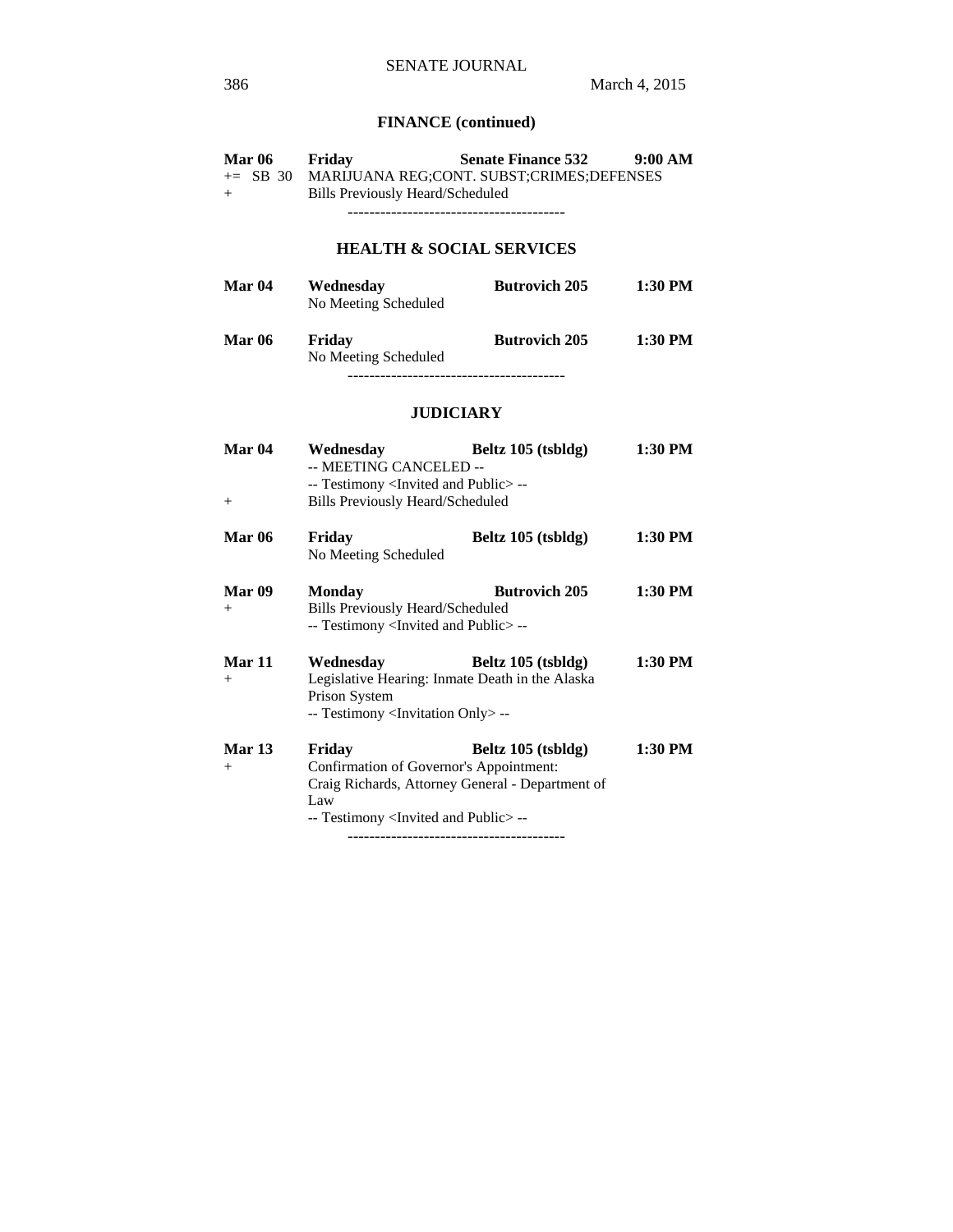# **LABOR & COMMERCE**

| <b>Mar 05</b> | <b>Thursday</b>                                                     | Beltz 105 (tsbldg)                     | 1:30 PM |
|---------------|---------------------------------------------------------------------|----------------------------------------|---------|
|               | $+=$ SB 39 REPEAL FILM PRODUCTION TAX CREDIT                        |                                        |         |
|               | -- Public Testimony --                                              |                                        |         |
| $+$           | <b>Bills Previously Heard/Scheduled</b>                             |                                        |         |
|               |                                                                     |                                        |         |
| <b>Mar 10</b> | <b>Tuesday</b>                                                      | Beltz 105 (tsbldg)                     | 1:30 PM |
| SB 60<br>$+$  | ESTABLISH MARIJUANA CONTROL BOARD                                   |                                        |         |
|               | -- Testimony <invitation only=""> --</invitation>                   |                                        |         |
| SB 53<br>$+$  |                                                                     | ADVANCED PRACTICE REGISTERED NURSES    |         |
| SB 44<br>$+$  |                                                                     | RELIGIOUS UNION EXEMPTION: PERA & AKRR |         |
| $+$           | Bills Previously Heard/Scheduled                                    |                                        |         |
|               | -- Public Testimony --                                              |                                        |         |
|               |                                                                     |                                        |         |
|               |                                                                     |                                        |         |
| Mar 12        |                                                                     |                                        | 1:30 PM |
| $+$           | <b>Thursday</b>                                                     | Beltz 105 (tsbldg)                     |         |
|               | Board and Commission Appointees for:<br>Board of Public Accountancy |                                        |         |
|               | Alcohol Beverage Control Board                                      |                                        |         |
|               | Big Game Commercial Services Board                                  |                                        |         |
|               | Fisherman's Advisory Council                                        |                                        |         |
|               | Alaska Labor Relations Agency                                       |                                        |         |
|               | <b>Real Estate Commission</b>                                       |                                        |         |
|               | -- Public Testimony --                                              |                                        |         |
| $^{+}$        | Bills Previously Heard/Scheduled                                    |                                        |         |

# **RESOURCES**

| Mar 04        | Wednesdav                                         | <b>Butrovich 205</b>                             | 3:30 PM |
|---------------|---------------------------------------------------|--------------------------------------------------|---------|
|               |                                                   | Update on Endangered Species Act Coordination by |         |
|               | State of Alaska                                   |                                                  |         |
|               | -- Testimony <invitation only=""> --</invitation> |                                                  |         |
|               | <b>Bills Previously Heard/Scheduled</b>           |                                                  |         |
| <b>Mar 06</b> | Friday                                            | <b>Butrovich 205</b>                             | 3:30 PM |
|               | <b>Bills Previously Heard/Scheduled</b>           |                                                  |         |

----------------------------------------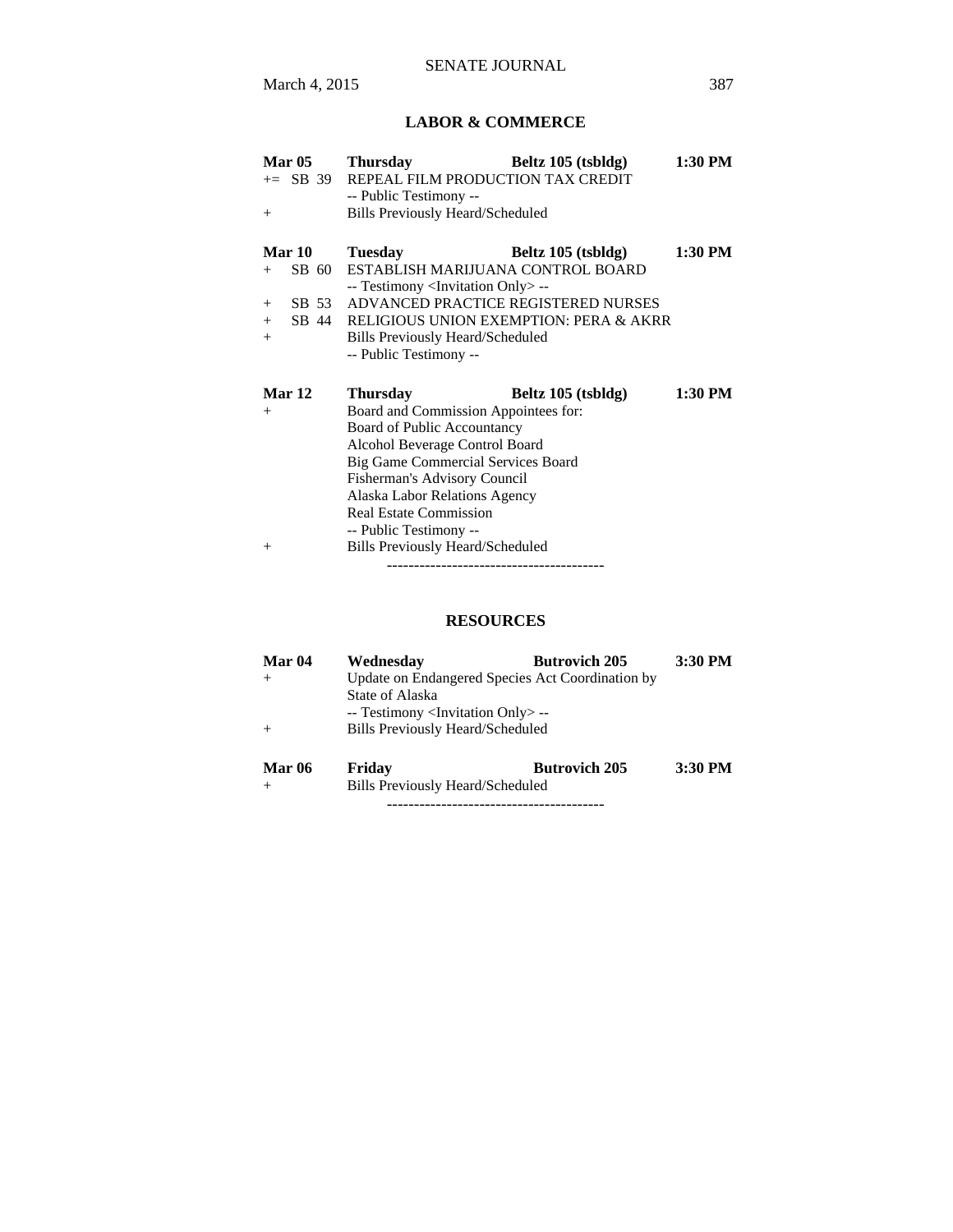# **STATE AFFAIRS**

|        | <b>Mar 05</b> | 9:00 AM<br><b>Butrovich 205</b><br><b>Thursday</b> |
|--------|---------------|----------------------------------------------------|
| $^{+}$ |               | Governor's Appointments - Confirmation Hearings:   |
|        |               | Rebecca Hamon, Alaska Police Standards Council     |
|        |               | Gustaf Sandahl, Alaska Police Standards Council    |
|        |               | -- Public Testimony --                             |
|        |               | $\leq$ Hearing Rescheduled from 02/24/15>          |
| $^{+}$ |               | SB 62 REGULATION OF MARIJUANA BUSINESSES; BOARD    |
|        |               | Initial Presentation by Sponsor                    |
|        |               | Comments by Initiative Sponsors                    |
| $^{+}$ |               | SB 24 LEGIS. ETHICS ACT: CONTRACTORS, INTERNS      |
|        |               | -- Public Testimony --                             |
|        | $SB$ 4        | FINL. DISCLOSURE: LEGIS AND PUB OFFICIALS          |
|        |               | -- Public Testimony --                             |
| $^{+}$ |               | Bills / Topics Previously Heard/Scheduled          |
|        |               |                                                    |

### **TRANSPORTATION**

| <b>Mar 05</b> | <b>Thursday</b>      | <b>Butrovich 205</b> | 1:00 PM |
|---------------|----------------------|----------------------|---------|
|               | No Meeting Scheduled |                      |         |
|               |                      |                      |         |

# **FINANCE SUBCOMMITTEES**

# **ADMINISTRATION**

| Mar 04 | Wednesday                                    | <b>Butrovich 205</b> | 7:30 AM |
|--------|----------------------------------------------|----------------------|---------|
|        | Discussion:                                  |                      |         |
|        | Core Services                                |                      |         |
|        | Budgetary Changes Made by the Administration |                      |         |
|        | 5 Year IT Plan and Its Implication for FY 16 |                      |         |
|        | <b>Upcoming Labor Negotiations</b>           |                      |         |
|        | Undesignated Reductions vs. Specific Item    |                      |         |
|        | Reductions Approach to Budgeting             |                      |         |
|        | - Sheldon Fisher, Commissioner, DOA          |                      |         |
|        | - Leslie Ridle, Deputy Commissioner          |                      |         |
|        | - John Boucher, Deputy Commissioner          |                      |         |
|        |                                              |                      |         |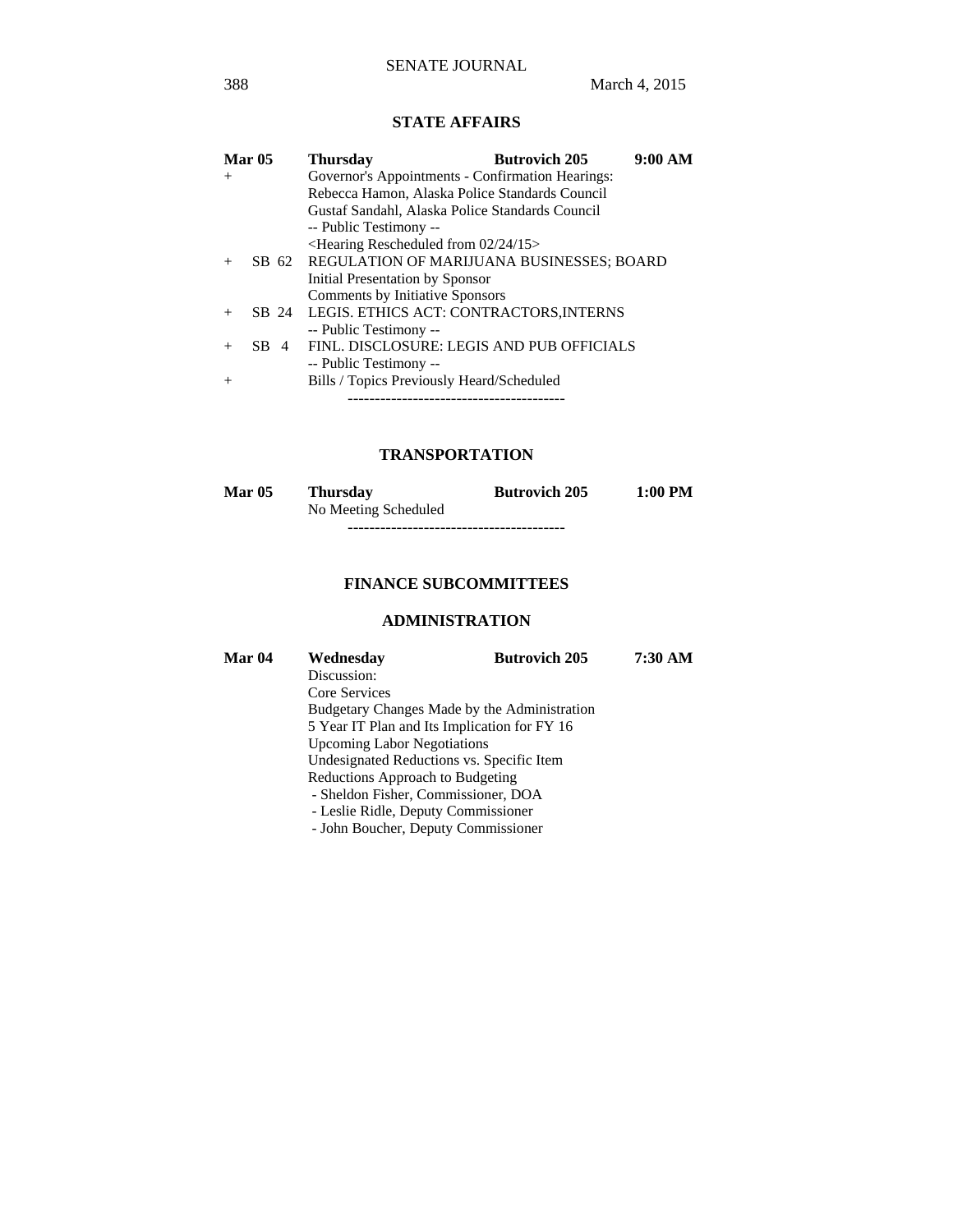# **ADMINISTRATION (continued)**

| Mar 10 | <b>Tuesday</b>                                 | <b>Butrovich 205</b>                            | 7:30 AM   |  |  |
|--------|------------------------------------------------|-------------------------------------------------|-----------|--|--|
|        | Discussion of:                                 |                                                 |           |  |  |
|        | Budgetary Changes Adopted in the House of      |                                                 |           |  |  |
|        | Representatives                                |                                                 |           |  |  |
|        | <b>Enterprise Technology Services</b>          |                                                 |           |  |  |
|        |                                                | Opportunities for Consolidation / Privatization |           |  |  |
|        |                                                | Recapture of Excess Funds Currently in Numerous |           |  |  |
|        | <b>Stand-alone Fund Balances</b>               |                                                 |           |  |  |
|        | <b>Universal Space Standards</b>               |                                                 |           |  |  |
|        | Alaska Land Mobile Radio                       |                                                 |           |  |  |
|        |                                                | - Leslie Ridle, Deputy Commissioner, DOA        |           |  |  |
|        |                                                | - John Boucher, Deputy Commissioner, DOA        |           |  |  |
|        |                                                | - Cheri Lowenstein, Administrative Services     |           |  |  |
|        | Director, DOA                                  |                                                 |           |  |  |
|        | - Andy Mills, Special Assistant, DOA           |                                                 |           |  |  |
| Mar 12 | <b>Thursday</b>                                | <b>Butrovich 205</b>                            | $7:30$ AM |  |  |
|        | Discussion Related to "Intent Language" to be  |                                                 |           |  |  |
|        | <b>Considered to Address Budgetary</b>         |                                                 |           |  |  |
|        | Recommendations and Long Range Budgetary Plans |                                                 |           |  |  |
|        | - Leslie Ridle, Deputy Commissioner, DOA       |                                                 |           |  |  |
|        | - John Boucher, Deputy Commissioner, DOA       |                                                 |           |  |  |
|        | - Cheri Lowenstein, Administrative Services    |                                                 |           |  |  |
|        | Director, DOA                                  |                                                 |           |  |  |
|        | - Andy Mills, Special Assistant, DOA           |                                                 |           |  |  |
| Mar 19 | <b>Thursday</b>                                | <b>Butrovich 205</b>                            | 7:30 AM   |  |  |
|        | Closeout                                       |                                                 |           |  |  |
|        | - Sheldon Fisher, Commissioner, DOA            |                                                 |           |  |  |
|        | - Leslie Ridle, Deputy Commissioner            |                                                 |           |  |  |
|        | - John Boucher, Deputy Commissioner            |                                                 |           |  |  |
|        | - Cheri Lowenstein, Administrative Services    |                                                 |           |  |  |
|        | Director                                       |                                                 |           |  |  |
|        | - Andy Mills, Special Assistant                |                                                 |           |  |  |
|        |                                                |                                                 |           |  |  |
|        |                                                |                                                 |           |  |  |

# **COMMERCE, COMMUNITY & ECONOMIC DEV**

**Mar 11 Wednesday Senate Finance 532 3:00 PM**  Commerce, Community & Economic Development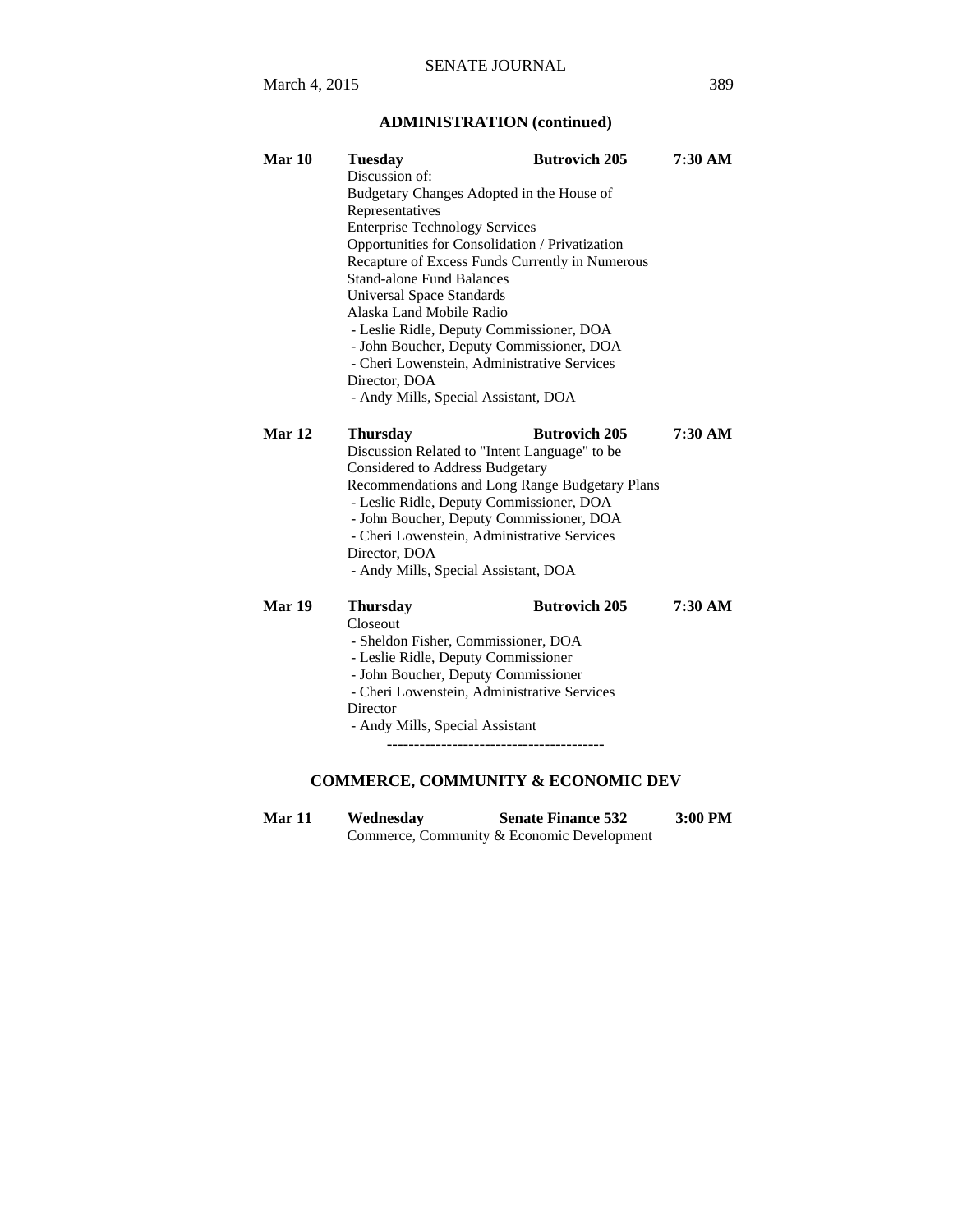# **COMMERCE, COMMUNITY & ECONOMIC DEV (continued)**

| <b>Mar 17</b> | Tuesdav | <b>Senate Finance 532</b>                  | $3:00$ PM |
|---------------|---------|--------------------------------------------|-----------|
|               |         | Commerce, Community & Economic Development |           |
|               |         |                                            |           |

| <b>Mar 24</b> | <b>Tuesday</b>  | <b>Senate Finance 532</b> | $3:00$ PM |
|---------------|-----------------|---------------------------|-----------|
|               | <b>Closeout</b> |                           |           |
|               |                 |                           |           |

### **FISH & GAME**

| Mar 12            | <b>Thursday</b>                               | Beltz 105 (tsbldg)                               | 5:00 PM |
|-------------------|-----------------------------------------------|--------------------------------------------------|---------|
|                   | Discussion of:                                |                                                  |         |
|                   | Budgetary Changes Adopted in the House of     |                                                  |         |
|                   | Representatives                               |                                                  |         |
|                   |                                               | Impact on Fish Management of the International   |         |
|                   | Treaties:                                     |                                                  |         |
|                   | Escapement Goals and Stocks of Concern;       |                                                  |         |
|                   | <b>Habitat Enhancement</b>                    |                                                  |         |
|                   |                                               | - Jeff Regnart, Director of Commercial Fisheries |         |
|                   |                                               | - Tom Brookover, Acting Director of Sports Fish  |         |
| <b>Mar 17</b>     | <b>Tuesday</b>                                | Beltz 105 (tsbldg)                               | 5:00 PM |
|                   | Discussion Related to "Intent Language" to be |                                                  |         |
|                   |                                               | Considered to Address Budgetary Recommendations  |         |
|                   | and Longer Range Budgetary plans              |                                                  |         |
|                   |                                               |                                                  |         |
| Mar 19            | <b>Thursday</b>                               | Beltz 105 (tsbldg)                               | 5:00 PM |
|                   | Closeout                                      |                                                  |         |
|                   |                                               |                                                  |         |
|                   |                                               | <b>HEALTH &amp; SOCIAL SERVICES</b>              |         |
|                   |                                               |                                                  |         |
| Mar <sub>09</sub> | Monday                                        | <b>Senate Finance 532</b>                        | 5:30 PM |
|                   | Department of Health and Social Services      |                                                  |         |
|                   |                                               |                                                  |         |
| <b>Mar 11</b>     | Wednesday                                     | <b>Senate Finance 532</b>                        | 5:30 PM |
|                   | Department of Health and Social Services      |                                                  |         |
| <b>Mar 16</b>     | <b>Monday</b>                                 | <b>Senate Finance 532</b>                        | 5:30 PM |
|                   | Department of Health and Social Services      |                                                  |         |
|                   |                                               |                                                  |         |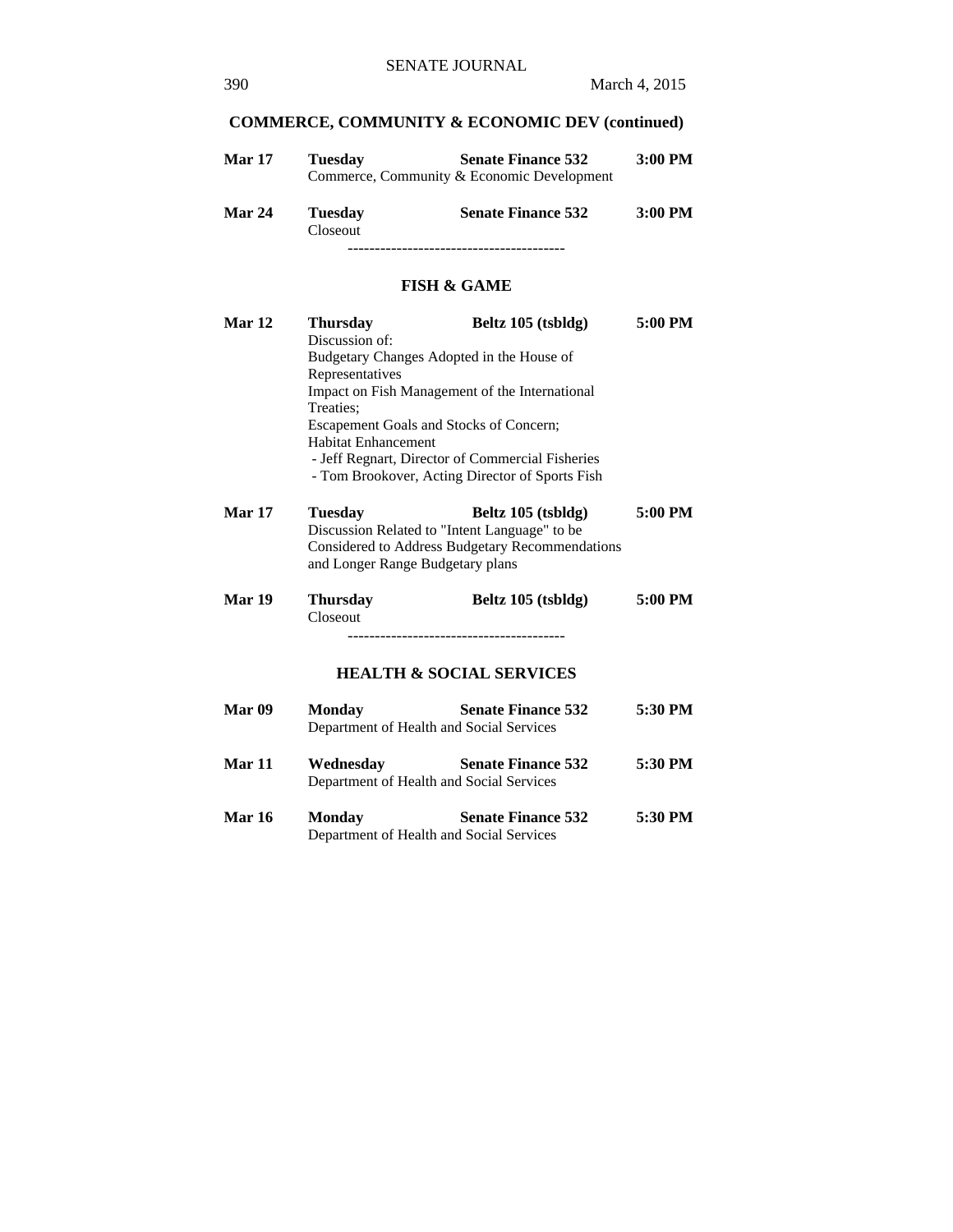# **HEALTH & SOCIAL SERVICES (continued)**

| <b>Mar 18</b> | Wednesday<br>Closeout                          | <b>Senate Finance 532</b>                                 | 5:30 PM   |
|---------------|------------------------------------------------|-----------------------------------------------------------|-----------|
|               |                                                | <b>MILITARY &amp; VETERANS' AFFAIRS</b>                   |           |
| Mar 12        | <b>Thursday</b><br>Military & Veterans Affairs | <b>Senate Finance 532</b>                                 | $3:00$ PM |
| <b>Mar 25</b> | Wednesday<br>Closeout                          | <b>Senate Finance 532</b>                                 | $3:00$ PM |
|               |                                                | <b>PUBLIC SAFETY</b>                                      |           |
| Mar 10        | <b>Tuesday</b><br>Department of Public Safety  | <b>Senate Finance 532</b>                                 | $3:00$ PM |
| Mar 19        | <b>Thursday</b><br>Department of Public Safety | <b>Senate Finance 532</b>                                 | $3:00$ PM |
| <b>Mar 26</b> | <b>Thursday</b><br>Closeout                    | <b>Senate Finance 532</b>                                 | 3:00 PM   |
|               |                                                | <b>TRANSPORTATION &amp; PUBLIC FACILITIES</b>             |           |
| Mar 10        | <b>Tuesday</b><br><b>Facilities</b>            | Fahrenkamp 203<br>Department of Transportation and Public | 11:00 AM  |
| <b>Mar 17</b> | <b>Tuesday</b><br><b>Facilities</b>            | Fahrenkamp 203<br>Department of Transportation and Public | 11:00 AM  |
| Mar 24        | <b>Tuesday</b><br>Closeout                     | <b>Fahrenkamp 203</b>                                     | 11:00 AM  |

----------------------------------------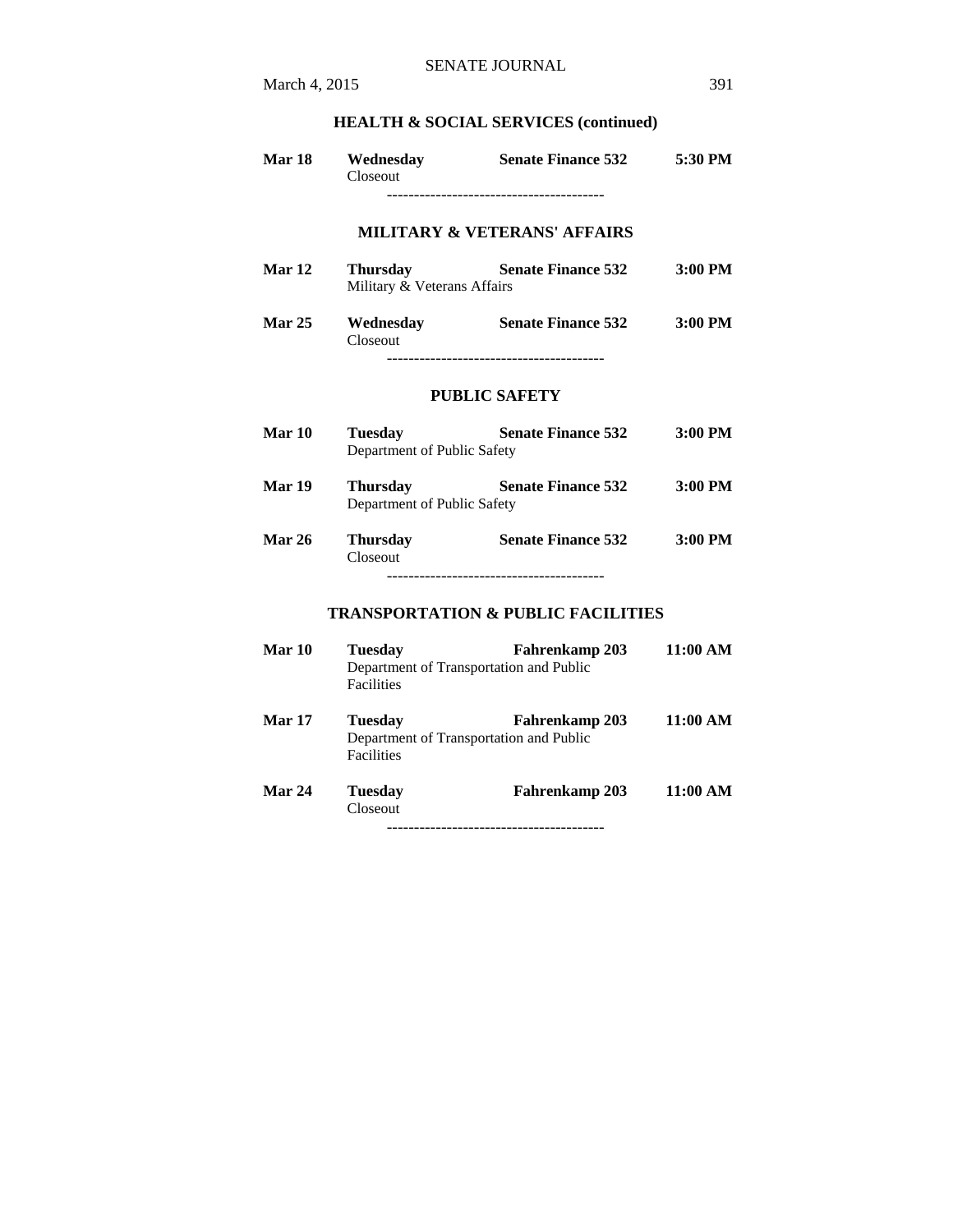# **SPECIAL COMMITTEES**

# **SPECIAL CMTE ON THE ARCTIC**

| <b>Thursday</b>        | <b>Butrovich 205</b> | 11:15 AM                                                                                                                                                                                                                                                                                                                                            |
|------------------------|----------------------|-----------------------------------------------------------------------------------------------------------------------------------------------------------------------------------------------------------------------------------------------------------------------------------------------------------------------------------------------------|
|                        |                      |                                                                                                                                                                                                                                                                                                                                                     |
| Relates to the Arctic: |                      |                                                                                                                                                                                                                                                                                                                                                     |
|                        |                      |                                                                                                                                                                                                                                                                                                                                                     |
| of Labor               |                      |                                                                                                                                                                                                                                                                                                                                                     |
|                        |                      |                                                                                                                                                                                                                                                                                                                                                     |
|                        |                      |                                                                                                                                                                                                                                                                                                                                                     |
| <b>Tuesday</b>         | Butrovich 205        | 10:45 AM                                                                                                                                                                                                                                                                                                                                            |
|                        |                      |                                                                                                                                                                                                                                                                                                                                                     |
|                        |                      |                                                                                                                                                                                                                                                                                                                                                     |
| the Arctic"            |                      |                                                                                                                                                                                                                                                                                                                                                     |
|                        | <b>Butrovich 205</b> | 11:15 AM                                                                                                                                                                                                                                                                                                                                            |
| No Meeting Scheduled   |                      |                                                                                                                                                                                                                                                                                                                                                     |
|                        |                      |                                                                                                                                                                                                                                                                                                                                                     |
|                        |                      |                                                                                                                                                                                                                                                                                                                                                     |
|                        | <b>Thursday</b>      | Presentation on Workforce Development Plan as it<br>Greg Cashen, Deputy Commissioner, Department<br>Mike Andrews, Department of Labor, Division<br>Director of Business Services<br>Presentation: "Arctic Waterways Safety Committee:<br>Streamlined Path for Safe Vessel Operations in<br>-----------------------------<br><b>JOINT COMMITTEES</b> |

### **LEGISLATIVE BUDGET & AUDIT**

| <b>Mar 10</b> | Tuesday                                          | Beltz 105 (tsbldg)               | 7:30 AM |  |  |
|---------------|--------------------------------------------------|----------------------------------|---------|--|--|
| $+$           | Public Hearing                                   |                                  |         |  |  |
|               | Education Funding Study: State of Alaska's       |                                  |         |  |  |
|               |                                                  | Method of Funding K-12 Education |         |  |  |
|               | Public Comment to Assist the Education Funding   |                                  |         |  |  |
|               | Study Contractor in Understanding the Public     |                                  |         |  |  |
|               | Perspective on Alaska's Current School Funding   |                                  |         |  |  |
|               | Structure                                        |                                  |         |  |  |
|               | -- Testimony < Time Limit Set to 3 Minutes > --  |                                  |         |  |  |
| <b>Mar 17</b> | <b>Tuesday</b>                                   | Beltz $105$ (tsbldg)             | 7:30 AM |  |  |
| $^{+}$        | Public Hearing                                   |                                  |         |  |  |
|               | Department of Health and Social Services         |                                  |         |  |  |
|               | <b>Performances Review</b>                       |                                  |         |  |  |
|               | Public Comment on the Performance of DHSS in the |                                  |         |  |  |
|               | Delivery of its Behavioral Health and Long-Term  |                                  |         |  |  |
|               | Care Services and on the Department's Overall    |                                  |         |  |  |
|               | Organizational and Administrative Structure      |                                  |         |  |  |
|               | -- Testimony < Time Limit Set to 3 Minutes > --  |                                  |         |  |  |